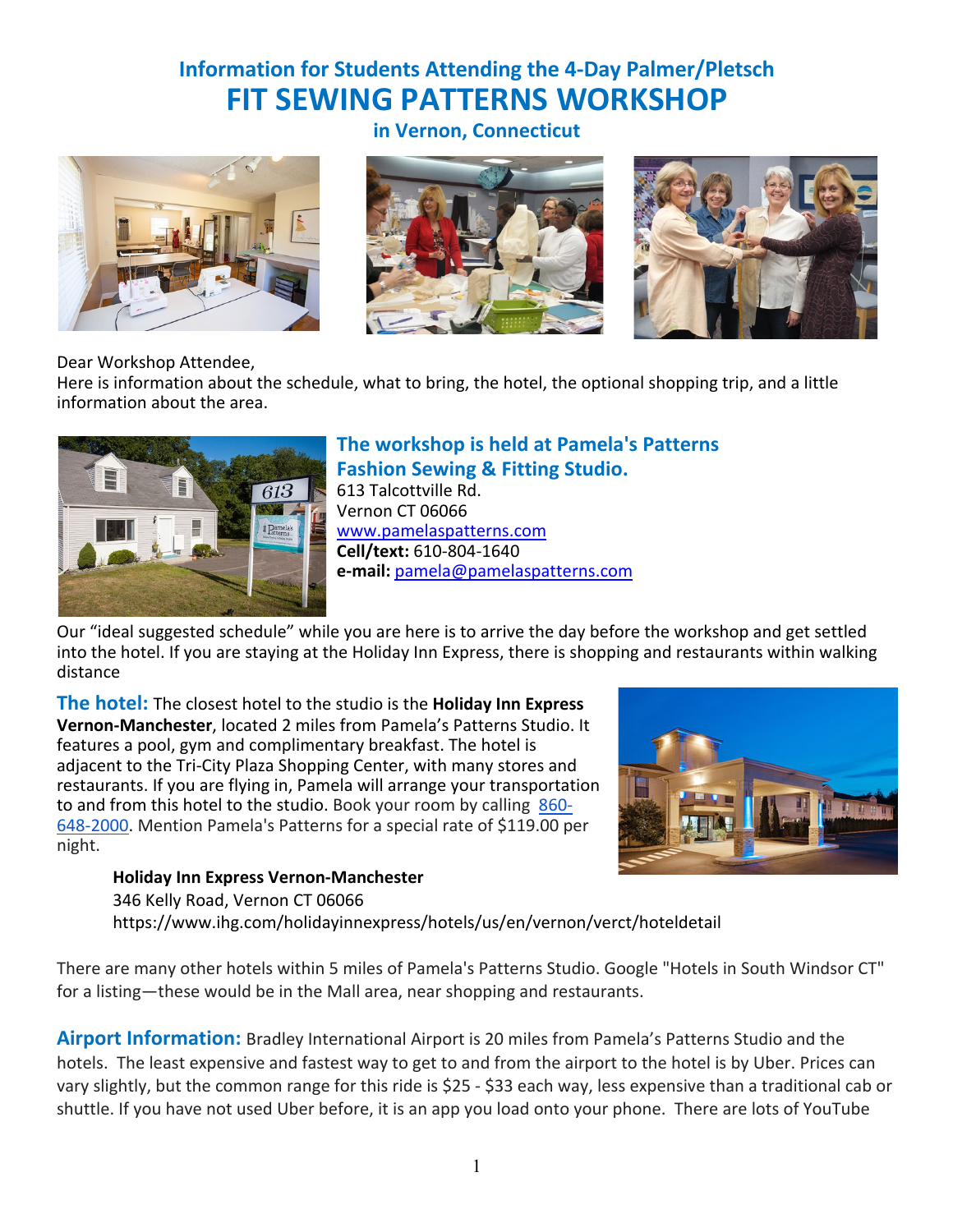videos that will show you how to use the Uber app, but follow this link for good info and a discount code for your first ride. https://www.uber.com/airports/bdl/ Please let me know if you need any more information.

**Food:** If you stay at one of the recommended hotels, breakfast is included with your stay. Pamela will have coffee, water, fruit, and snacks throughout the day. Lunches will be catered. Please let Pamela know of any allergies, special dietary needs or general food requests at least one week prior to the workshop. Email her at pamela@pamelaspatterns.com

**One more note:** Please be very careful with perfume—it is best not to wear any at all. Many people are sensitive to it.

If there is anything I can do or if I can answer any questions for you, please do not hesitate to ask. I look forward to seeing all of you soon!

Thank you!

Pannela Leggett



## **Introducing Pamela Leggett, Palmer/Pletsch Certified Sewing Instructor**

Pamela has been teaching sewing since 1981 and has been teaching Palmer/Pletsch Fit and Pant Fit classes since 1999. Specializing in pattern fitting, fine garment sewing skills, knits and serging, she has developed a fun and informative teaching style that is available in her patterns, social media, YouTube channel.

One of Pamela's passions is creating garments that flatter and fit the wearer. Her desire to teach others to achieve the perfect fit led her to the Palmer/Pletsch pattern fitting method, which she has used to help hundreds of women successfully achieve good fit and a renewed love of garment sewing. It is with this knowledge that she created Pamela's Patterns, which have many fitting solutions and adjustments built in the patterns.

Pamela's Patterns have been reviewed and featured in magazines and on-line review sites. Pamela is a contributing writer, book author and video personality for *Threads Magazine*, an instructor

for Craftsy, director of the Palmer/Pletsch Philadelphia and Connecticut Sewing Workshops and a national sewing/serging educator. She has also appeared on PBS's *Sewing with Nancy* and *Canada's The Shopping Channel*.

Pamela lives in Connecticut, where she operates her business and has a teaching program at The Studio at Pamela's Patterns in Vernon CT. She is a national instructor, teaching in-person and virtual classes for guilds, stores, and shows.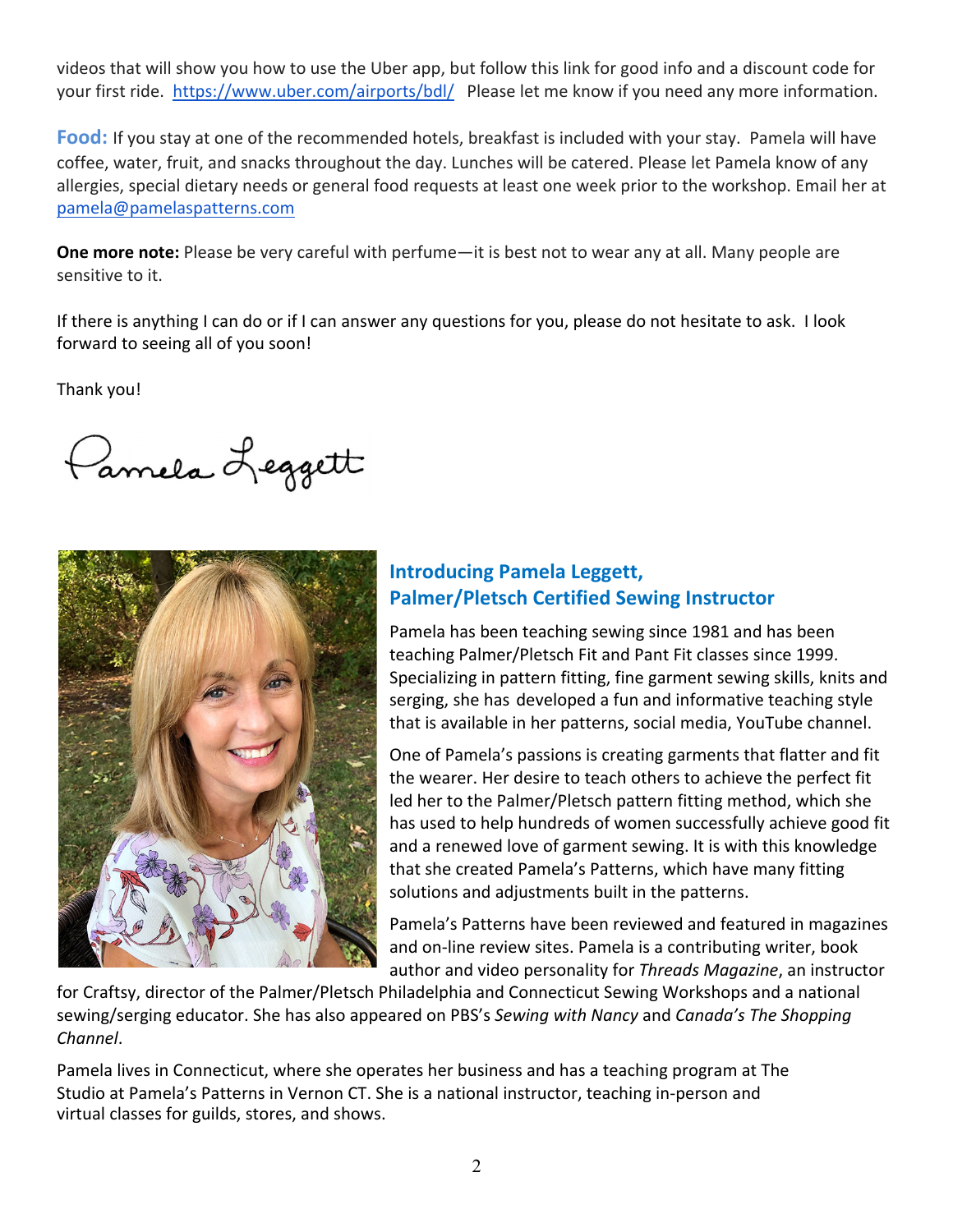# **Palmer/Pletsch Fit Sewing Patterns Workshop Schedule — Connecticut**

## **DAY 1:**

- 9:00 am Introductions, announcements. PowerPoint presentation and selecting size.
- Noonish Lunch
- 1:30 pm Start fitting
- 6:00 pm Class ends. Dinner at a restaurant of your choice.

## **DAY 2 and 3:**

9:00 am Class begins. Demos, fitting, pinning. Noonish Lunch 1:30 pm Class continues 6:00 pm Class ends

## **DAY 4:**

- 9:00 am Class begins. Finishing what still needs to be accomplished. Questions, etc. Noonish Lunch 1:30 pm Class continues. Clean up and check out purchases at the end of the afternoon. 5:00 pm Workshop ends 5:30-7:00 pm Graduation dinner
- **DAY 5: OPTIONAL NYC fabric shopping trip.** See page 6 for more information.
- **DAY 6: OPTIONAL Teacher Training.** See page 5 for more information.

**Palmer/Pletsch Certified Sewing Instructors: This workshop will give you 40 PDUs.**

# **What to Bring to the Connecticut Fit Workshop:**

Pamela's Patterns carries most of the items needed for this workshop, including a small selection of beautiful Designer fabrics. My goal is for you to fit several patterns during your four days – and learn tons of techniques! Each person will have a cutting workspace.

You will be spending a lot of time in your underwear, so make sure yours fit well! If you are modest, close fitting tights or leggings work well, but make sure they don't change your size or make indentations. Best thing to wear? Tights or leggings (shorts or ankle length), a camisole and a dress/long shirt/robe to wear over them. If you haven't been fitted for a good bra lately, please do so before the workshop. A good fitting bra can make a big difference in how patterns and clothing will fit you. Nordstrom is well-known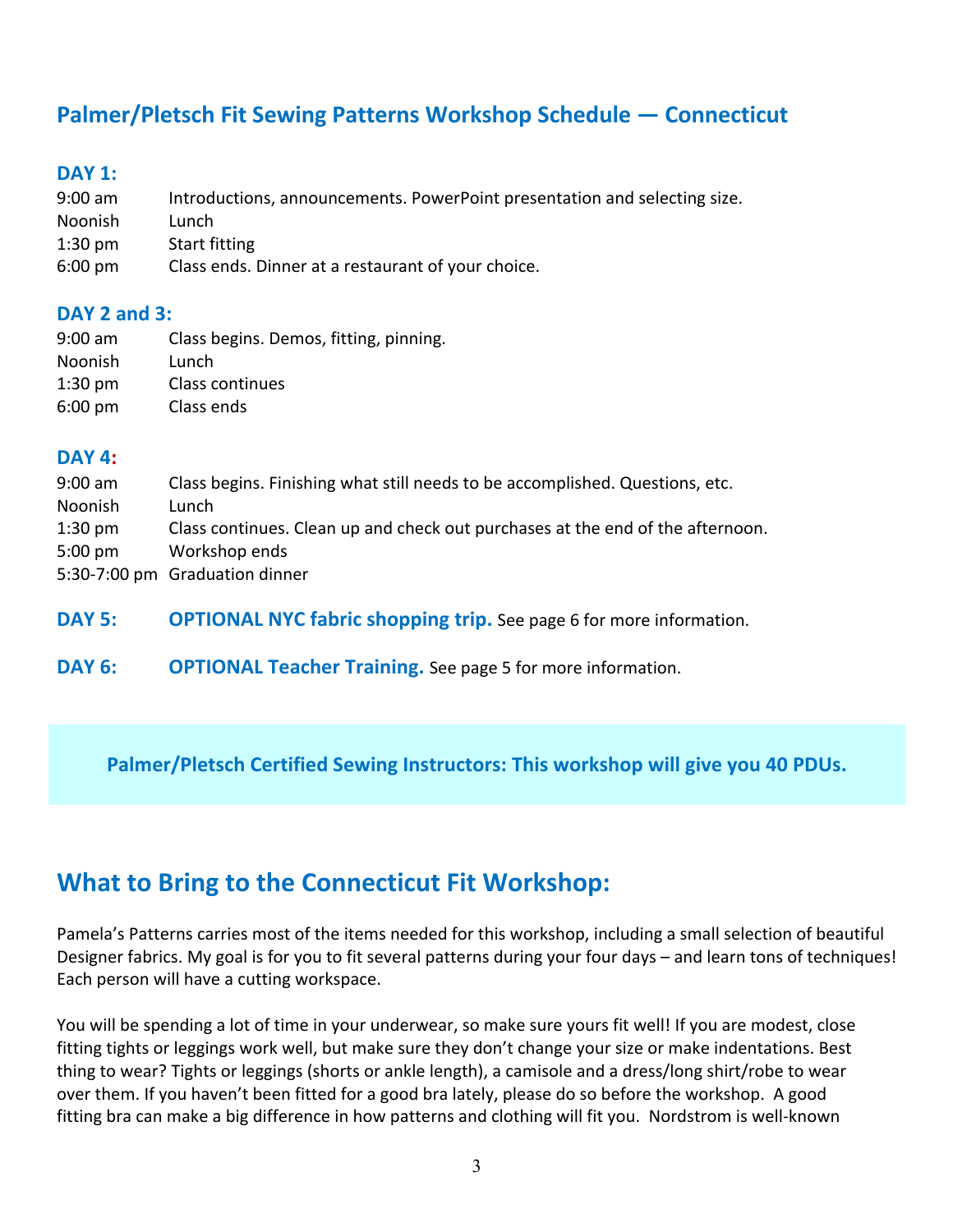for excellent bras and fitters. My recommendation is to call ahead and ask when their best fitter is working.

Another item you can bring is a plain white T-Shirt that fits very snugly. Nothing new or nice needed; I will show you how to cut off the sleeves and neckline, mark it all up and make a nice self-fitting tool to help you with your fitting.

Wear a necklace each day so we can easily see the base of your neck.

**Patterns** – Bring any patterns (except pants) you would like to use during this class. You will learn the most if you pick fitted patterns, but it is also interesting to learn how to fit an oversized or "artsy" pattern. For commercial patterns (Butterick, McCall's, Vogue, Simplicity), make sure you have the correct size. A good diagram of how to measure is found on page 34 of the *The Palmer/Pletsch Complete Guide to Fitting*. Steve's carries McCall's and Pamela's Patterns. Be sure to check out Palmer/Pletsch patterns from McCall's—they have fitting advice built in! You will have the opportunity to work on princess seam patterns as well. They can be either shoulder or armhole princess.

Pamela's Patterns Studio does not stock any commercial patterns, so be sure to pattern shop before the workshop! In a pinch, there is a Joann Fabrics within 5 miles.

We will all start with the same pattern, the fitting pattern from Palmer/Pletsch and McCall's, M7279. This will essentially become your "sloper" or fitting tool for the class. The pattern is included in the class fee and will be here for you when you arrive. It is a basic fitted dress that you can make or just use as a fitting tool.

**Fabrics** – Bring any prewashed fabrics you may want to use. We will most likely not be doing any actual sewing during the class, but you will want to cut out fabric from your adjusted patterns and pin fit them at the workshop. If you would like to sew, we have machines you can use!

**Book** – *The Palmer/Pletsch Complete Guide to Fitting* — available at Pamela's Patterns Studio. (I like mine spiral bound.)

### **Notions**

- Perfect Pattern Paper by Palmer/Pletsch
- 5/8" elastic, 2" smaller than your waist, sewn into a circle or connected with Velcro. If you don't have 5/8" elastic, you can use Pamela's Patterns Fantastic Elastic, which can be cut to any width.

### **Sewing Supplies**

- Glass head pins (2 boxes) and magnetic pin cushion
- Tape measure, seam ripper, marking tools, basic sewing supplies
- Scissors, rotary cutter, quilting ruler (at least 2" X 18"), Curvey ruler
- Paper, pencil, red and black marker (not a Sharpie!). My favorite marker is Flair by Paper Mate.
- A 1 $\frac{1}{2}$ " binder with lots of page protectors is great for storing handouts and pattern pieces. Gallon size Ziplocs are also helpful.
- Scotch Magic Transparent Tape. Ideal width (but hard to find) is ½", but ¾" is fine. The tape should be in a weighted dispenser.
- Hangers for your garments-in-progress.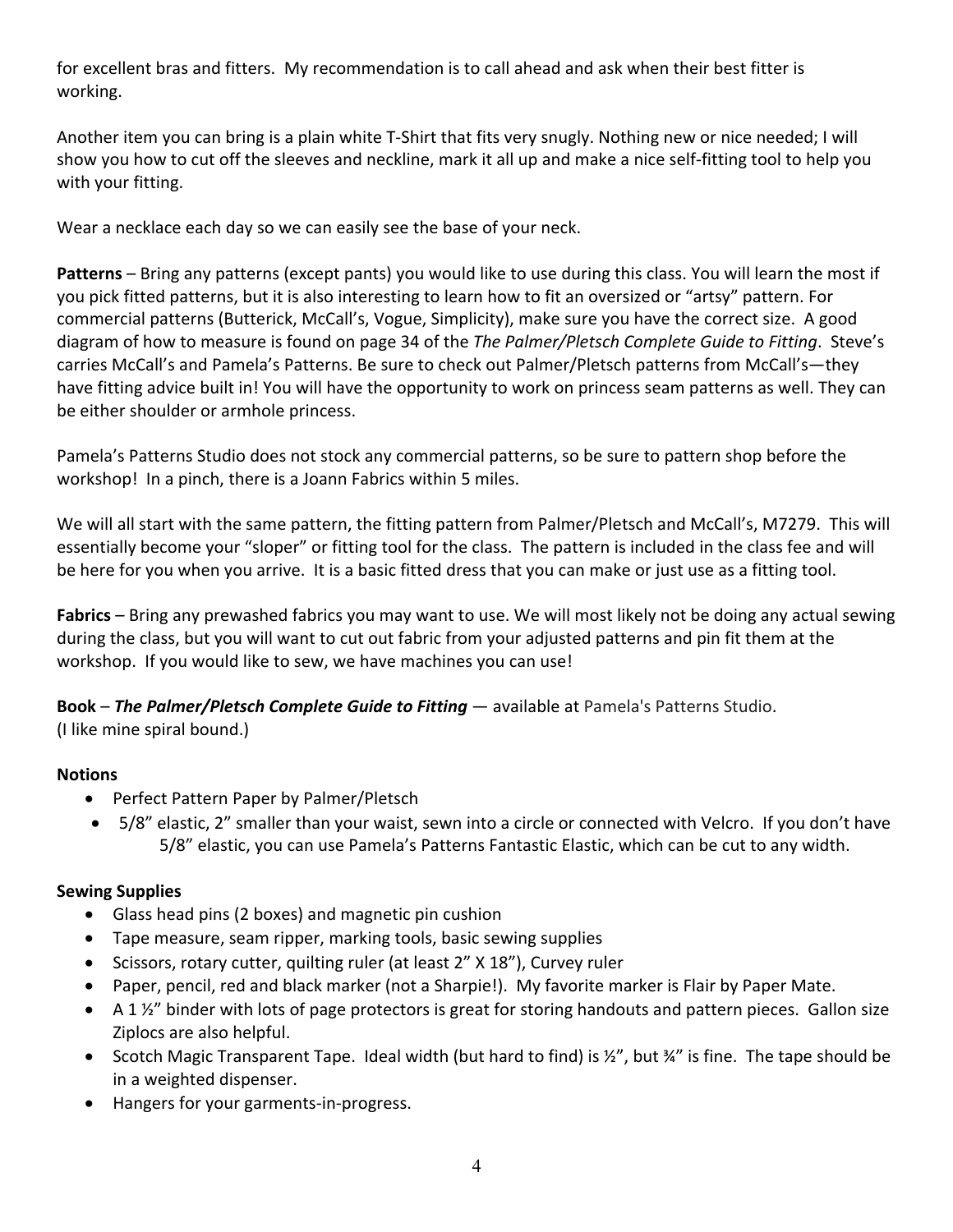**NOTE:** Pamela's Patterns Studio carries almost everything on this list with the exception of commercial patterns, binder, hangers, snug-fit white t-shirt.

# **Fit Workshop One-day TEACHER TRAINING Schedule**

Teacher Training will take place 9:00am to approximately 3:00pm the day after shopping.

Recommended reading before you attend the training is *The Business of Teaching Sewing* by Pati Palmer and Marcy Miller. You can order it at **www.palmerpletsch.com** or let Pamela know two weeks prior to the workshop and she will have it in the studio for you. Write down any questions you have or items you'd like to discuss from the book. FITTING PRACTICE IS THE MOST IMPORTANT THING TO ACCOMPLISH. We will discuss business topics during lunch.

**Prepare:** Trim, tape (if necessary), and pin two fashion patterns, one darted and one princess. Make no alterations in advance.

**Bring:** All of your alteration supplies.

#### **Action:**

- Measure each other. Find out if you get the same size as was used in the workshop. If not, all discuss how and why you might have determined a different size.
- Pair with someone who has a different figure than you. Put them in the basic bodice in their size to determine basic alterations. Make a note of the alterations on a fit sheet.
- Fit each other by trying on the unaltered fashion pattern, deciding on initial alterations, making those alterations for the person you are fitting, and repeating the process until the pattern is completely altered. Have instructor check. Ask questions as needed, but try first to make decisions yourself.

**Prior to teacher training, you will be invited to download camera-ready originals for teaching as well as slides and script.**

# **Palmer/Pletsch Certification for Teachers**

If you are not already a CSI, after completing teacher training you are qualified to apply to be a Palmer/Pletsch Certified Sewing Instructor. Learn more and download the forms at

### **http://www.palmerpletsch.com/certification/**

If you apply within 30 days of the workshop, you will be able to count this workshop as 40 points toward your 100 needed to renew in one year.

Palmer/Pletsch CSIs are listed on the Palmer/Pletsch website certified teacher locator.